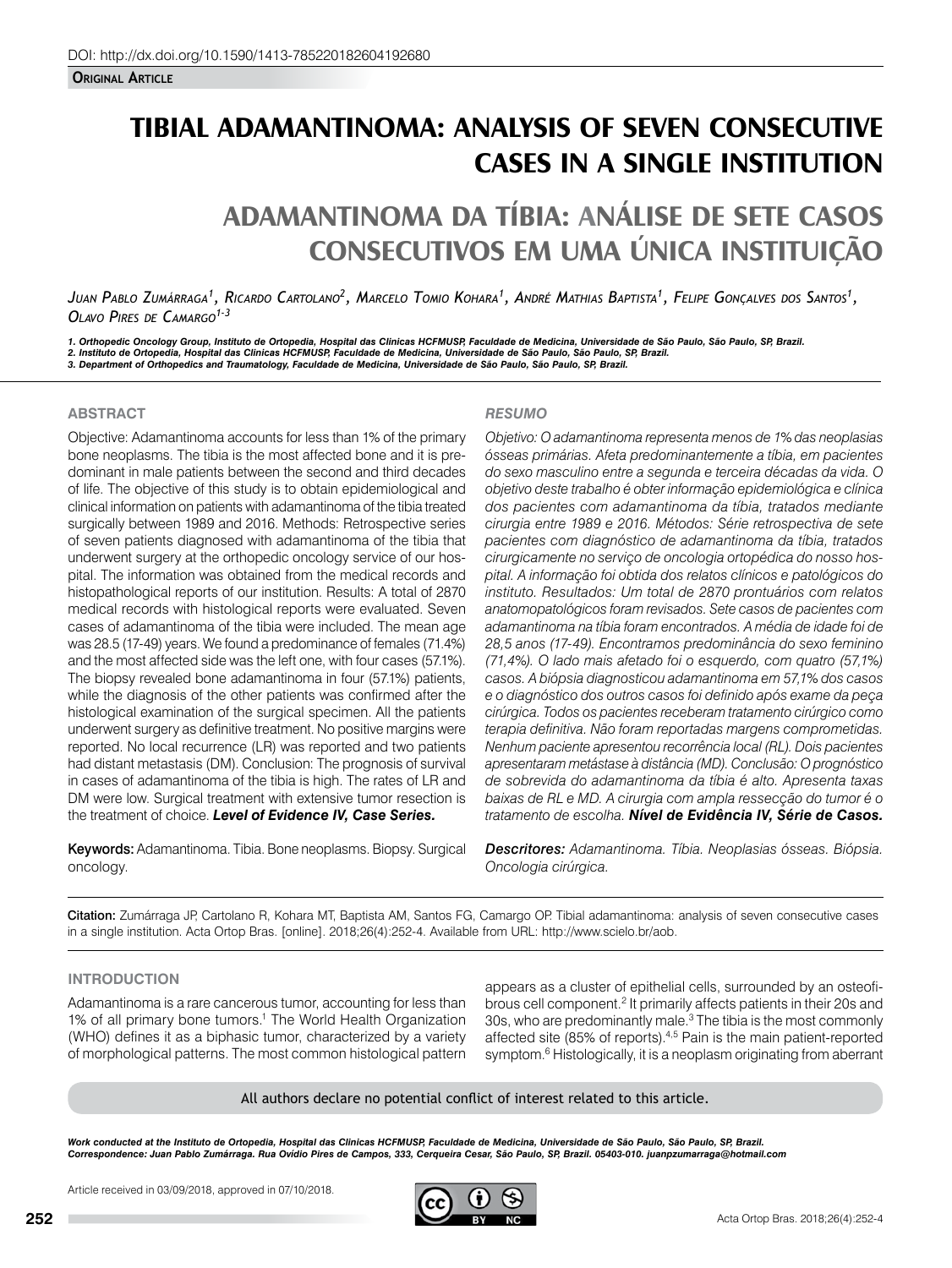epithelial cells, with spindle-cell osteofibrous component. It can appear in four different patterns: basaloid, tubular, fusiform, and squamous. The basaloid and tubular types are the most common, and usually have a low mitotic index.<sup>2,7,8</sup> Radiography generally has an aggressive pattern, with radiolucent areas interspersed with poorly delimited sclerotic areas, which is known as the soap bubble pattern.<sup>8</sup> The most important differential diagnosis is osteofibrous dysplasia  $(OD)$ .<sup>1,9-12</sup> There are some publications in the literature which advocate the possibility that OD is a precursor lesion to adamantinoma.<sup>1</sup> The post-biopsy pathological result often defines the lesion as OD. However, the final study of the surgical specimen determines the diagnosis of adamantinoma. This divergence of initial diagnosis supports the hypothesis formulated above.<sup>13,14</sup> Treatment of adamantinoma is based on extensive resection of the lesion with reconstruction of the bone defect (Figure 1). Several procedures described in the literature can be used: autograft, endoprosthesis, allograft and bone transport.6,13-16 Because it is a lesion of low histologic grade, radical surgery with amputation should be ruled out whenever possible. Neoadjuvant or adjuvant chemotherapy (CT) and radiotherapy (RT) are not recommended in the literature.<sup>1</sup> LR (local recurrence) and DM (distant metastasis) are rare. When present, DM primarily affects the lung. We also find reports of DM in the lymph nodes and bone, of extremely rare occurrence and late presentation.16,18 This study reports on a series of seven consecutive cases of patients diagnosed with adamantinoma in the tibia and treated surgically at a single institution. Thus, the purpose of this study was to describe the follow-up and outcome of these cases in view of the fact that it is a rare diagnosis with limited literature.

### **MATERIALS AND METHODS**

The study was approved by the Institutional Review Board of HCF-MUSP under number 14148. It is a retrospective study in which seven medical records of patients diagnosed with adamantinoma of the tibia by the Orthopedic Oncology Group of IOT-HC-FMUSP between 1989 and 2016 were used. All patients included in this



Figure 1. Case 3. Adamantinoma of the Tibia. Treatment with Allograft. A-B: Initial AP + Lat. X-ray. C: Surgical resection. D: Allograft. E-F: Reconstruction of the bone defect with allograft. G: 15 years after surgery, consolidation of the allograft.

study received surgical treatment. Age, sex, initial symptomatology, date of diagnosis, clinical stage, radiological characteristics, type of surgery and postoperative outpatient follow-up were acquired from the medical records. The histological diagnosis was made by the pathologists of the institute. Clinical and demographic characteristics were described using the following measures: mean, median, minimum and maximum for quantitative variables, and absolute and relative values for qualitative variables.<sup>19</sup> Clinical symptoms, histological presentation, treatment and results were described.

### RESULTS

A total of 2870 medical records with pathology reports were reviewed for this study. Only seven cases of adamantinoma of the tibia were found (Table 1). The mean age was 28.5 years (17-49). Five patients were female (71.4%) and two male (28.5%). The mean time from onset of symptoms to surgical treatment was 33.6 months. The left side was affected the most. Pain was the clinical characteristic present in all patients. We observed deformity of the tibia in six (85.7%) cases. Antecurvatum deformity was standard for these cases. Radiographic examination, with frontal and lateral views of the leg, respected the characteristic findings of the lesion, with a mean of 9.16 cm (4.1-12.8). The biopsy defined the diagnosis of adamantinoma in four (57.1%) cases. OD was reported in two (28.5%) cases and one (14.2%) case was reported as non-specific fibrosis. After the study of the surgical specimen, all cases were reported as adamantinoma. All patients received surgical treatment as definitive therapy at the institute. The surgery of choice for all patients was extensive resection of the bone lesion. Allograft reconstruction was performed in five (71.4%) cases and nonconventional diaphyseal endoprosthesis of the tibia in two (28.5%) cases. Two (28.5%) cases progressed to amputation. We had complication of skin and deep soft tissues (infection) in one (14.2%) case involving reconstruction with non-conventional diaphyseal endoprosthesis of the tibia. The infection, uncontrolled after extensive treatment with antibiotic therapy, progressed to disarticulation of the knee. Two (28.5%) cases had DM: one (14.2%) case in the inguinal lymph nodes in which the lesion was resected, and one (14.2%) case in the ipsilateral proximal femur. The case with bone metastasis progressed to disarticulation of the hip. No patient in this series had compromised surgical margins or LR. Furthermore, none of the patients in this study died. The mean follow-up time was 180 months (36-324).

### **DISCUSSION**

The medical literature does not contain an extensive volume of publications on adamantinoma, mainly because of the rarity of this disease. Most published studies are retrospective series and case reports. This was no exception: we analyzed seven consecutive cases over 29 years. We did not find studies on this topic in our field. The mean age of our study was 28.5 years, which coincides with that described in the literature.<sup>1,3</sup> Although accordingly to bibliographical references the disease is be more predominant in male

| Table 1. Distribution of cases in chronological order. |      |              |                        |                         |                |                      |                         |                   |
|--------------------------------------------------------|------|--------------|------------------------|-------------------------|----------------|----------------------|-------------------------|-------------------|
| Case                                                   | Age* | Size**       | <b>Year of Surgery</b> | <b>Surgical Margins</b> | Reconstruction | <b>Complications</b> | <b>Local Recurrence</b> | <b>Metastasis</b> |
|                                                        | 58   | 9.3x5.8x4.2  | 1989                   | negative                | allograft      | no                   | no                      | no                |
|                                                        | 48   | 10.2x5.3x4.8 | 1994                   | negative                | endoprosthesis | no                   | no                      | yes               |
|                                                        | 57   | 11.4x6.1x5.2 | 2000                   | negative                | allograft      | no                   | no                      | no                |
|                                                        | 53   | 9.6x5.8x4.1  | 2001                   | negative                | endoprosthesis | infection            | no                      | no                |
|                                                        | 41   | 13.5x5.9x5.1 | 2003                   | negative                | allograft      | no                   | no                      | no                |
| 6                                                      | 21   | 7.3x4.9x4.2  | 2012                   | negative                | allograft      | no                   | no                      | no                |
|                                                        | 17   | 11.8x5.6x4.9 | 2014                   | negative                | allograft      | metastasis           | no                      | yes               |

Current age of the patient,\* size in cm of the surgical specimen\*\*.